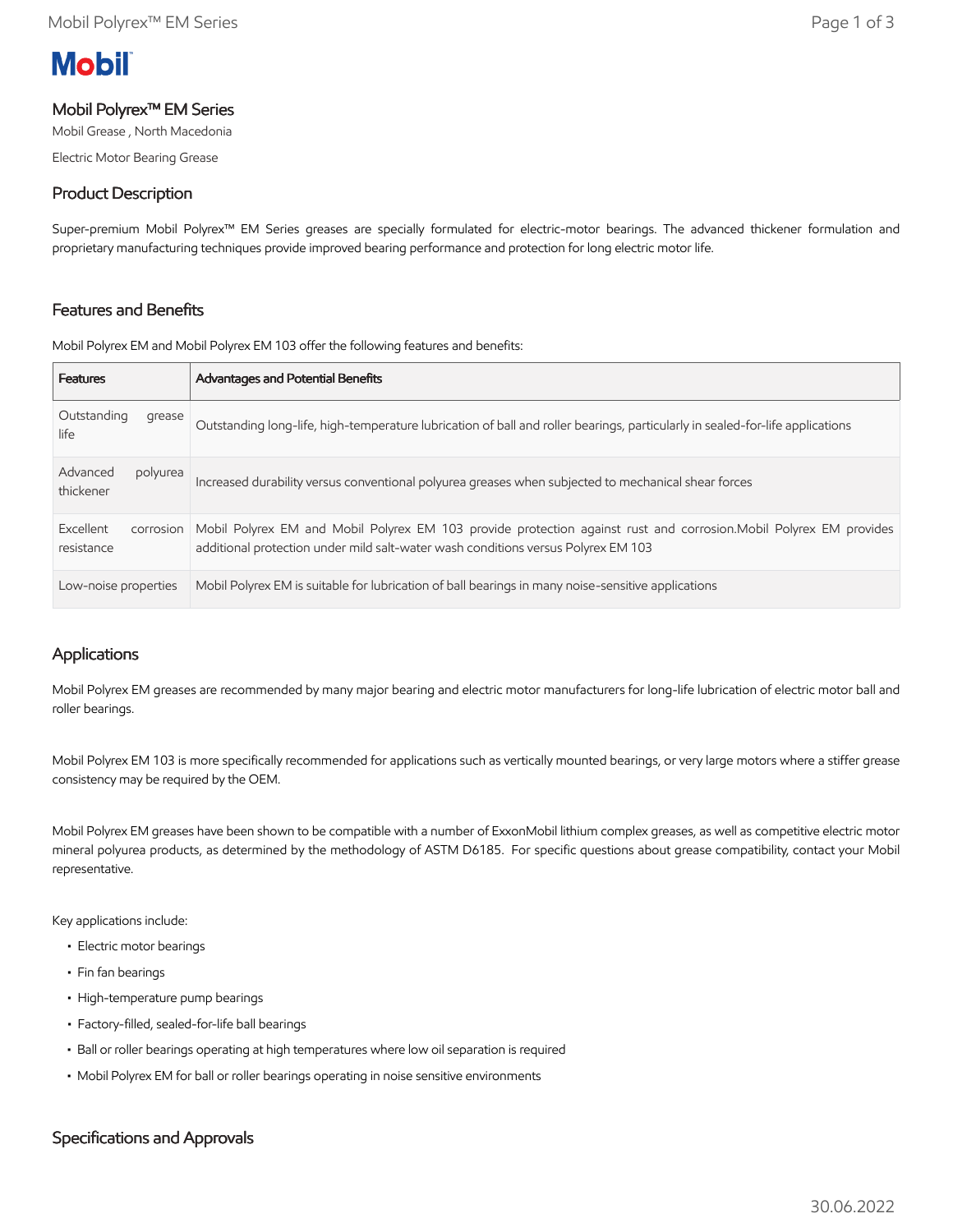| This product meets or exceeds the requirements of: | <b>MOBIL POLYREX EM</b> |
|----------------------------------------------------|-------------------------|
| DIN 51825:2004-06 - K 2 P -20                      |                         |

#### Properties and Specifications

| Property                                                    | <b>MOBIL POLYREX EM</b> | MOBIL POLYREX EM 103 |
|-------------------------------------------------------------|-------------------------|----------------------|
| Grade                                                       | NLGI <sub>2</sub>       | NLGI <sub>3</sub>    |
| Thickener Type                                              | Polyurea                | Polyurea             |
| Color, Visual                                               | Blue                    | Blue                 |
| Copper Strip Corrosion, 24 h, 100 C, Rating, ASTM D4048     | 1A                      | 1A                   |
| Corrosion Preventive Properties, Rating, ASTM D1743         | <b>PASS</b>             | PASS                 |
| Dropping Point, °C, ASTM D2265                              | 260                     | 270                  |
| Four-Ball Wear Test, Scar Diameter, mm, ASTM D2266          | 0.41                    | 0.6                  |
| Low Temperature Torque, Running, -29 C, g-cm, ASTM D1478    | 800                     | 1000                 |
| Low Temperature Torque, Starting, -29 C, g-cm, ASTM D1478   | 7500                    | 9300                 |
| Lubrication Life @ 177 C, h, ASTM D3336                     | 750+                    | 750+                 |
| Oil Separation, mass%, ASTM D1742                           | 0.5                     | 0.1                  |
| Penetration, 60X, 0.1 mm, ASTM D217                         | 285                     | 250                  |
| Penetration, Change from 60X to 100,000X, 0.1 mm, ASTM D217 | 40                      | 40                   |
| SKF Emcor Rust Test, 10% Synthetic Sea Water, ASTM D6138    | 0.1                     |                      |
| Viscosity @ 100 C, Base Oil, mm2/s, ASTM D445               | 12.2                    | 12.2                 |
| Viscosity @ 40 C, Base Oil, mm2/s, ASTM D445                | 115                     | 115                  |
| Viscosity Index, ASTM D2270                                 | 95                      | 95                   |
| Water Washout, Loss @ 79 C, wt%, ASTM D1264                 | 1.9                     | 0.8                  |

#### Health and Safety

Health and Safety recommendations for this product can be found on the Material Safety Data Sheet (MSDS) @ [http://www.msds.exxonmobil.com/psims](http://www.msds.exxonmobil.com/psims/psims.aspx) /psims.aspx

All trademarks used herein are trademarks or registered trademarks of Exxon Mobil Corporation or one of its subsidiaries unless indicated otherwise.

11-2021

.

Typical Properties are typical of those obtained with normal production tolerance and do not constitute a specification. Variations that do not affect product performance are to be expected during normal manufacture and at different blending locations. The information contained herein is subject to change without notice. All products may not be available locally. For more information, contact your local ExxonMobil contact or visit [www.exxonmobil.com](http://www.exxonmobil.com/)

ExxonMobil is comprised of numerous affiliates and subsidiaries, many with names that include Esso, Mobil, or ExxonMobil. Nothing in this document is